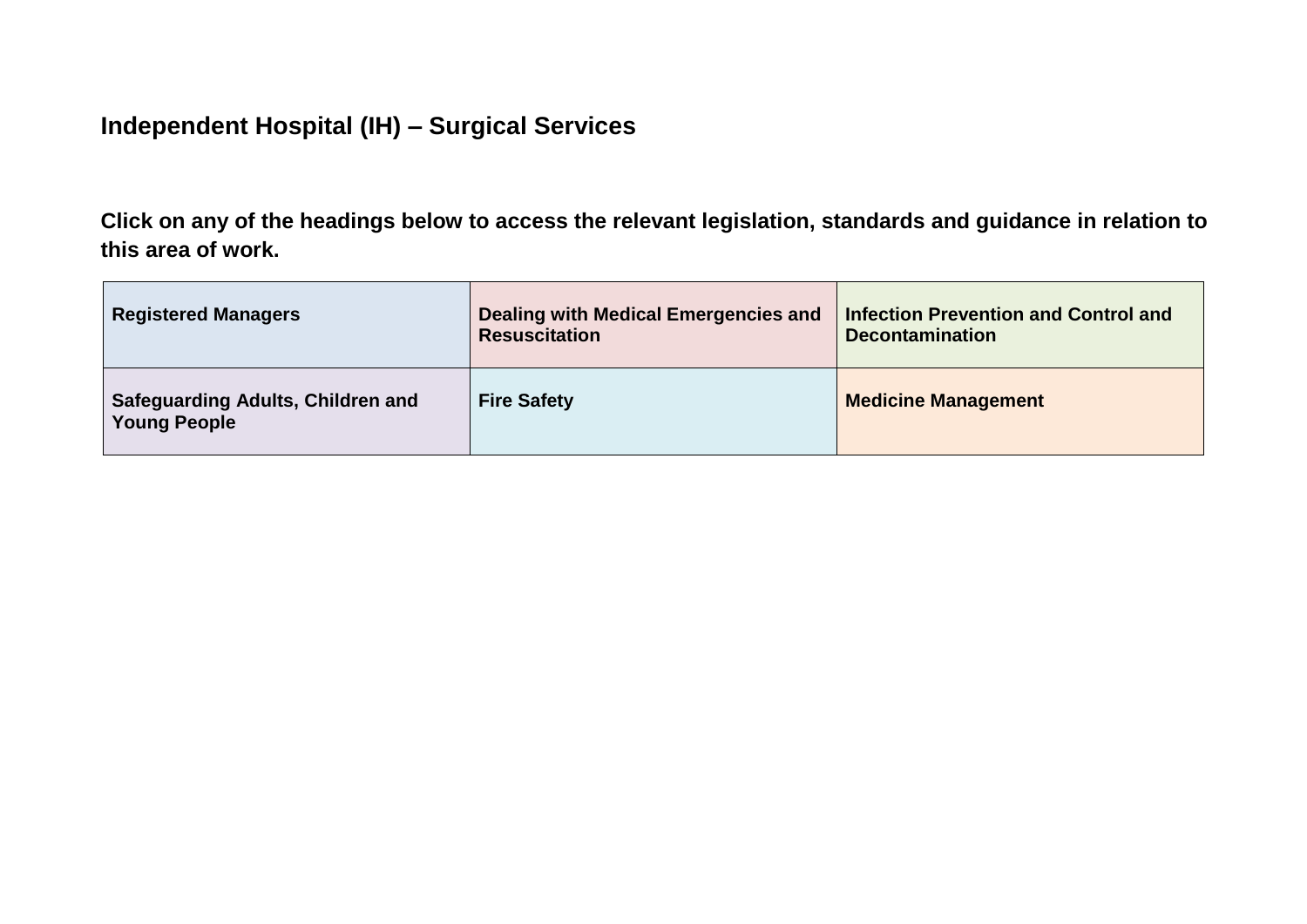<span id="page-1-0"></span>

| <b>TRAINING SUBJECT</b>                                                       | <b>FREQUENCY</b>                                                                                                                                                        | <b>REGULATION</b>                          | <b>STANDARD</b>                    | <b>GUIDANCE</b>                                                                                                                       |
|-------------------------------------------------------------------------------|-------------------------------------------------------------------------------------------------------------------------------------------------------------------------|--------------------------------------------|------------------------------------|---------------------------------------------------------------------------------------------------------------------------------------|
| <b>Registered Managers</b>                                                    | 'Shall undertake from time to time<br>such training as is appropriate to<br>ensure that he has the skills<br>necessary for carrying on the<br>establishment or agency.' | 13(2)                                      | $\frac{10}{13}$ $\frac{13}{16}$    |                                                                                                                                       |
| <b>Dealing with Medical</b><br><b>Emergencies and</b><br><b>Resuscitation</b> | Part of induction and annually<br>thereafter                                                                                                                            | <u>18 (2) (a) (b)</u><br>19(2)(b)<br>36(c) | $\frac{13}{18}$ $\frac{31}{18}$    | <b>Resuscitation Council (UK)</b><br>2015 guidelines                                                                                  |
| <b>Infection Prevention</b><br>and Control and<br><b>Decontamination</b>      | All staff commensurate with their<br>role                                                                                                                               | 18(2)(a)(b)<br>$19(2)$ (b)<br>36(c)        | $\frac{13}{20}$<br>$\frac{21}{21}$ | <b>Public Health Agency (PHA)</b><br><b>The Northern Ireland Regional</b><br><b>Infection Prevention and</b><br><b>Control Manual</b> |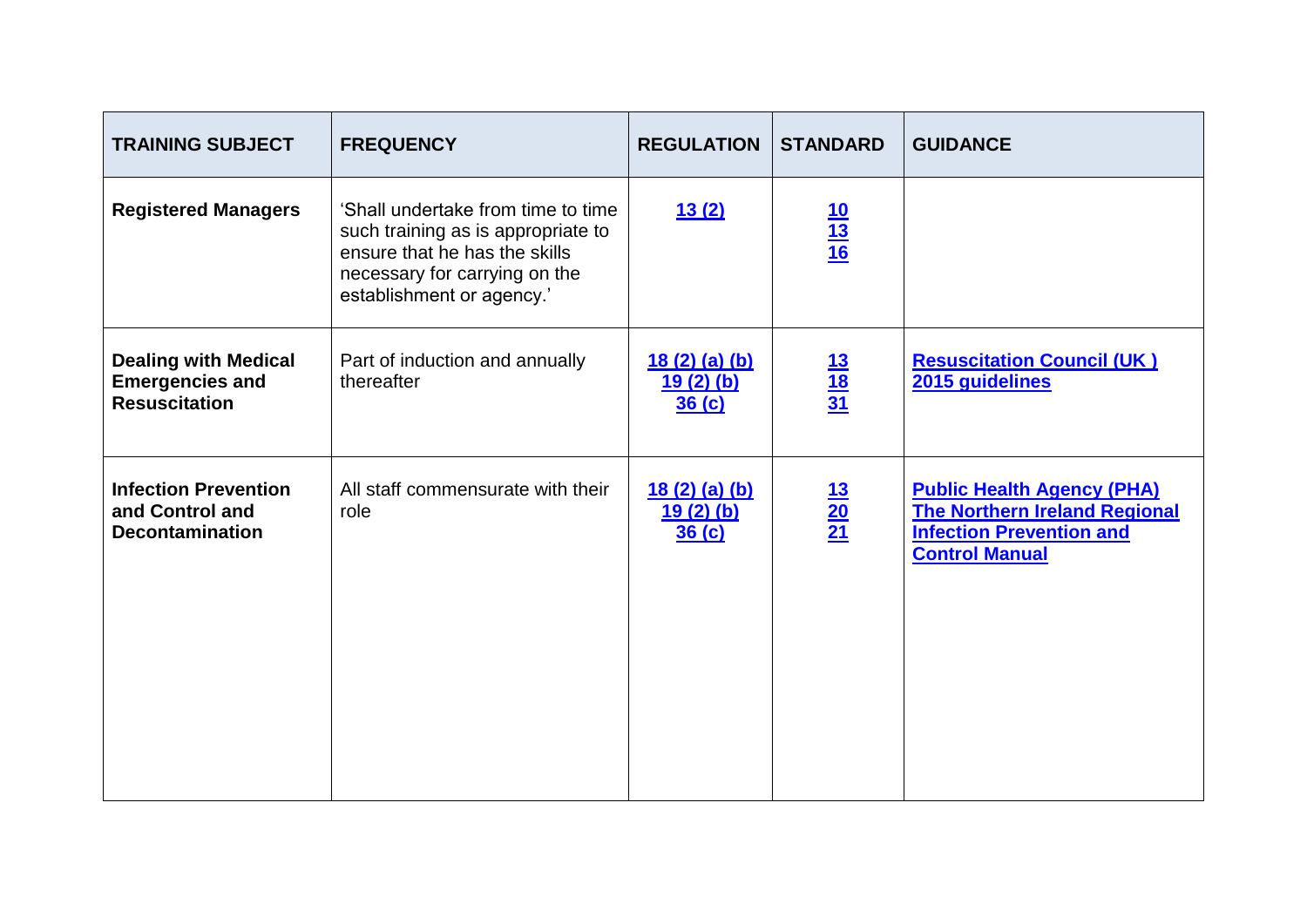<span id="page-2-0"></span>

| <b>Safeguarding Adults,</b><br><b>Children and Young</b><br><b>People</b> | Part of induction and at least<br>every two years thereafter in<br>keeping with the Northern Ireland<br><b>Adult Safeguarding Partnership</b><br><b>Training Framework (revised</b><br>2016) and Safeguarding Board<br>for Northern Ireland Child<br>Safeguarding and Development<br>Strategy and Framework 2015-<br>2018. | 18(2)(a)(b)<br>$19(2)$ (b)<br>36 <sub>(c)</sub> | $\frac{3}{13}$ | <b>HSC Health and Social Care</b><br><b>Board Northern Ireland Adult</b><br><b>Safeguarding Partnership</b><br><b>Adult Safeguarding Prevention</b><br>and Protection in Partnership<br>(July 2015)<br><b>Adult Safeguarding Operational</b><br><b>Procedures Adults at Risk of</b><br><b>Harm and Adults in Need of</b><br><b>Protection</b><br><b>Co-operating to Safeguard</b><br><b>Children and Young People in</b><br><b>Northern Ireland (August 2017)</b><br><b>Safeguarding Board for</b><br><b>Northern Ireland (SBNI)</b><br><b>Procedures Manual' (November</b><br>2017)<br><b>Northern Ireland Adult</b><br><b>Safeguarding Partnership</b><br><b>Training Strategy 2013 (revised</b> |
|---------------------------------------------------------------------------|----------------------------------------------------------------------------------------------------------------------------------------------------------------------------------------------------------------------------------------------------------------------------------------------------------------------------|-------------------------------------------------|----------------|----------------------------------------------------------------------------------------------------------------------------------------------------------------------------------------------------------------------------------------------------------------------------------------------------------------------------------------------------------------------------------------------------------------------------------------------------------------------------------------------------------------------------------------------------------------------------------------------------------------------------------------------------------------------------------------------------|
|                                                                           |                                                                                                                                                                                                                                                                                                                            |                                                 |                | 2016)<br><b>Safeguarding Board for</b><br><b>Northern Ireland Child</b><br><b>Safeguarding Learning and</b><br><b>Development Strategy and</b>                                                                                                                                                                                                                                                                                                                                                                                                                                                                                                                                                     |